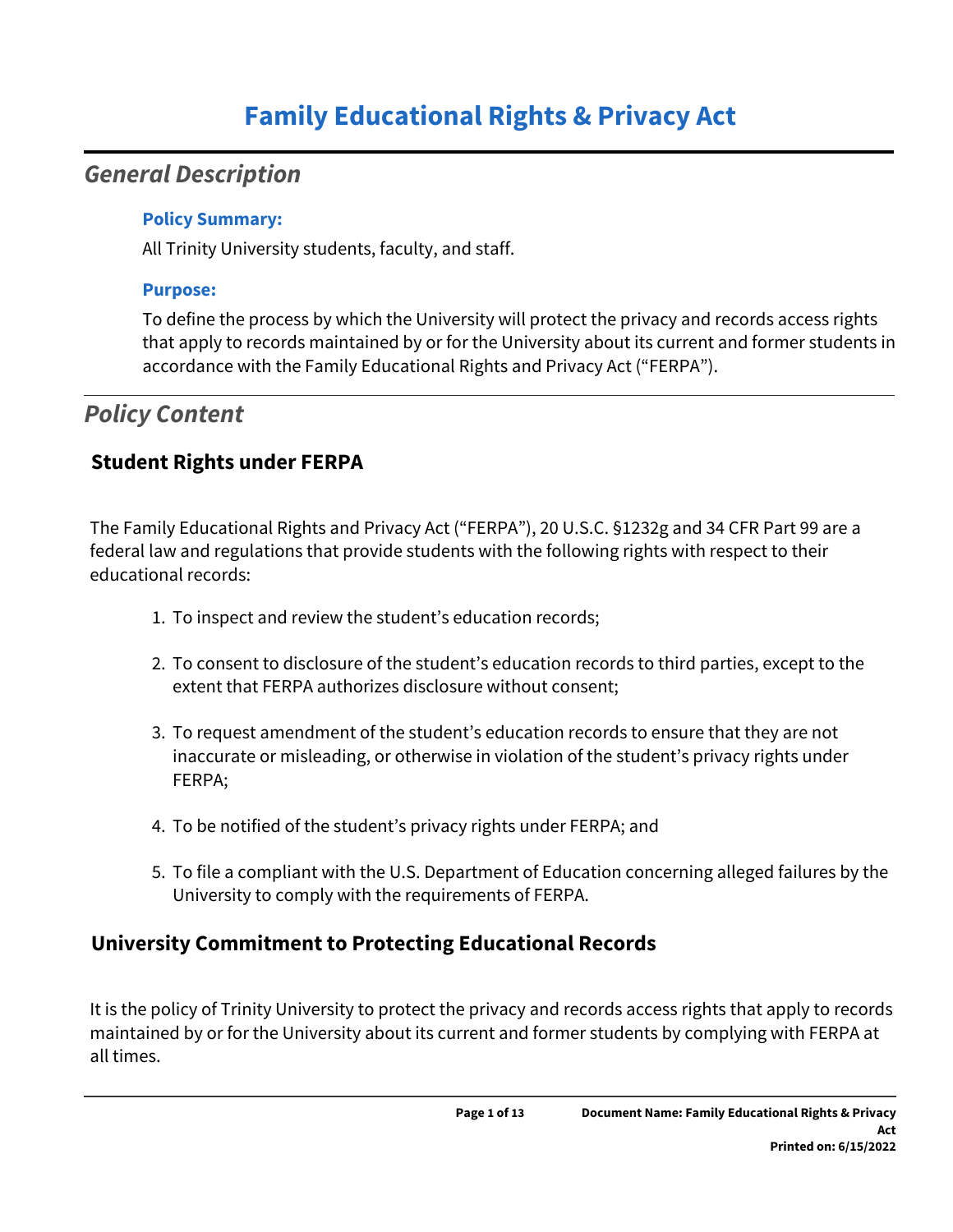## **Notice of Rights under FERPA**

The University will provide Annual Notice to each Student of his/her/their rights under FERPA and this policy by publishing the information that is provided in this policy as Appendix A, Notice of Student Rights under FERPA and Notice Concerning Directory Information, in this policy, in all general information University's catalogues for undergraduate and graduate Students published by the University.

## **Consent Requirements for Access to Education Records by Third Parties**

- 1. Generally Required for Disclosures of Education Records. The University will not discloseEducation Records or Personally Identifiable Information from an Education Record Page 4 of 2 without prior Consent of the Student to a third party, except as authorized by FERPA and this policy.
- 2. Exceptions to the Consent Requirement. The University pursuant to FERPA, will release Education Records without the Student's Consent as follows:
	- a. Directory Information. Personally-identifiable student information which the U.S. Department of Education has concluded is permissible for institutions to release without a student's consent. Directory Information is defined in the definitions section of this policy.
	- b. University Officials with a Legitimate Educational Interest. To other University officials, including professors, within the University. This includes contractors, consultants, volunteers, insurance companies, or other parties to whom the school has outsourced institutional services or functions, provided that the conditions listed in  $99.31(a)(1)(i)(B)(1)$ - (a)(1)(i)(B)(3) are met.
	- c. Other Institutions. The University may release a student's education records to officials of other educational institutions in which that Student seeks or intends to enroll or is enrolled.
	- d. Audit or Evaluation of Federal or State education programs. To authorized representatives of the U. S. Comptroller General, the U.S. Attorney General, the U.S. Secretary of Education, or State and local educational authorities, such as a State postsecondary authority that is responsible for supervising the university's Statesupported education programs. Disclosures under this provision may be made, subject to the requirements of §99.35, in connection with an audit or evaluation of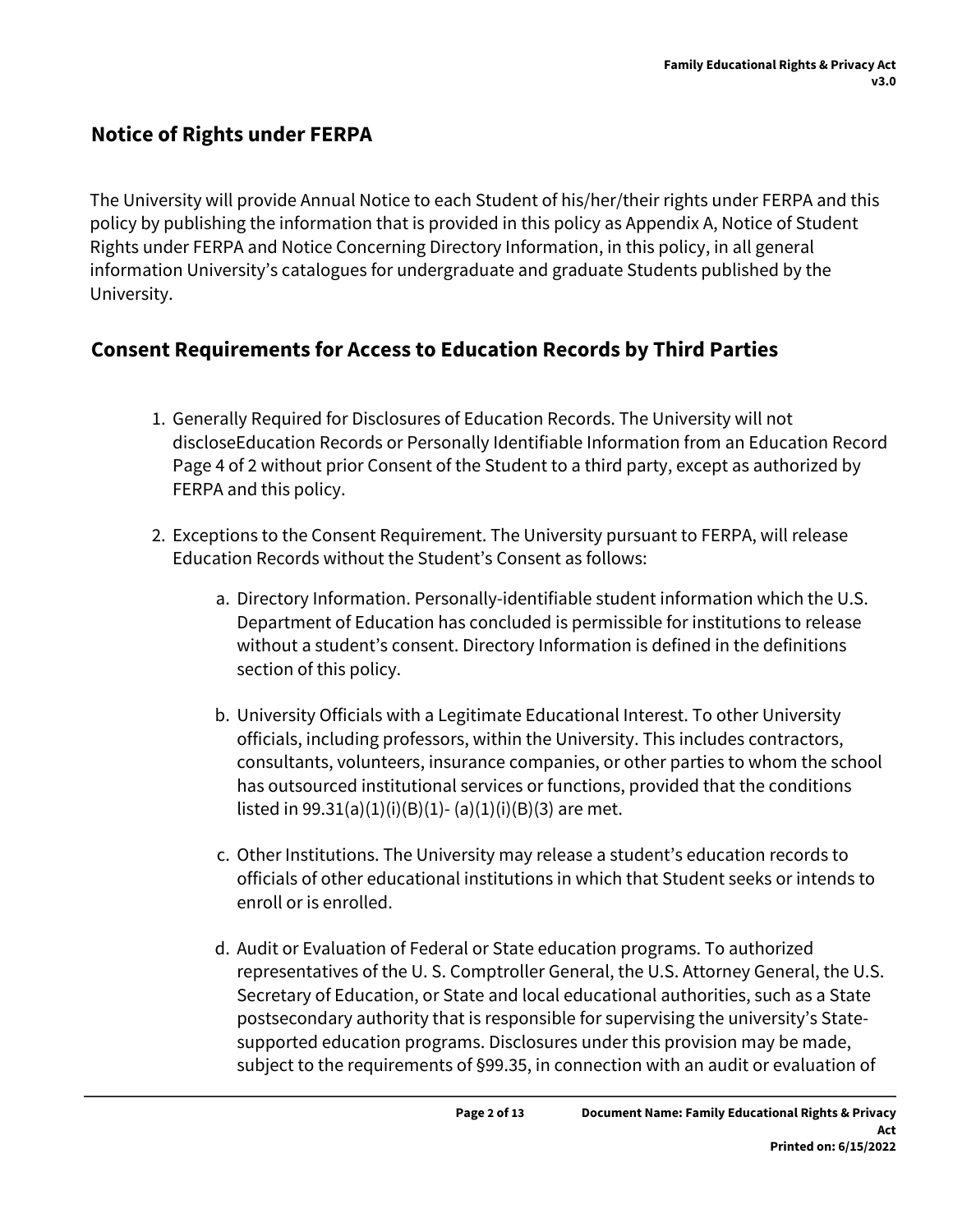Federal- or State- supported education programs, or for the enforcement of or compliance with Federal legal requirements that relate to those programs. These entities may make further disclosures of PII to outside entities that are designated by them as their authorized representatives to conduct any audit, evaluation, or enforcement or compliance activity on their behalf. (§§ 99.31(a)(3) and 99.35)

- e. Financial Aid. The University may release an Education Record to persons or organizations in connection with that student's application for, or receipt of, financial aid to the extent necessary for such purposes as determining eligibility, amount, conditions, and enforcement of terms or conditions of such financial aid.
- f. State and Local Officials Pursuant to Statutes Concerning Juvenile Justice. The University may release education records to state and local officials that are authorized by statute to access Student Education Records to efficiently serve the student.
- g. Organizations Conducting Studies. Organizations conducting studies for, or on behalf of the University for the purpose of developing, validating, or administering predictive tests, administering student aid programs, and improving instruction, may access Education Records for such studies provided that the study is conducted in a manner which will not permit the personal identification of Students and/or their parents by individuals other than representatives of the Page 5 of 2 organization; and the information will be destroyed when no longer needed for the purposes of the study was conducted. The term "organizations" includes, but is not limited to, Federal, State, and local agencies, and independent organizations.
- h. Accrediting Organizations. Accrediting organizations may access an Education Record required to carry out their accrediting functions.
- i. Designated Parents of a Tax Dependent. A parent of a Student who is a dependent for federal tax purposes, as defined by Section 152 of the Internal Revenue Code of 1954, if the Student has indicated in writing to the University that his/her parents may access the Student' Education Records in accordance with the designation. If a tax dependent Student's parents are divorced, both parents may have access to the Student's Education Records, so long as at least one parent is designated by the student.
- j. Judicial Order or Subpoena. Information concerning a Student will be released in response to a judicial order or lawfully issued subpoena. However, the University must make reasonable efforts to notify the Student of an order or subpoena before complying with it, except that the University will not notify a student of a subpoena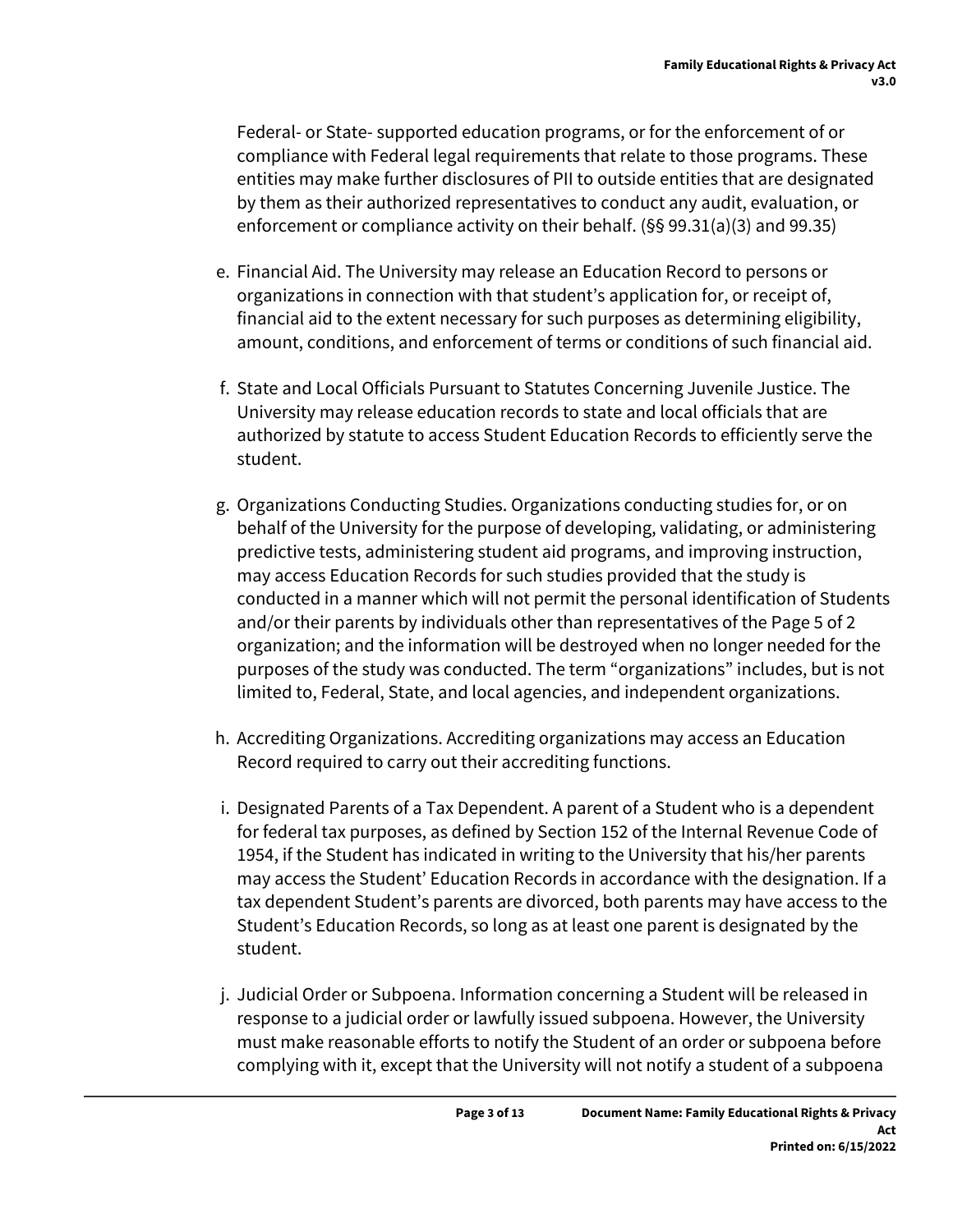if it is from a federal grand jury or is for law enforcement purposes, and the subpoena or order provides that the University will not disclose to any person the existence or contents of the subpoena or any information furnished in response to the subpoena. In addition, education records may be disclosed to the U. S. Attorney General or his/her designee in response to an ex parte order concerning an authorized investigation or prosecution of domestic or international terrorism, without prior notice to the student.

- k. Health and Safety. The University may disclose student information deemed by the University as appropriate persons in connection with an emergency in order to protect the health and safety of the student or others individuals.
- l. Disciplinary Hearing Results

Disclosure to Victims: The University may disclose to an alleged victim of any crime of violence (as that term is defined in Chapter 1, Section 16 of Title 18, United States Code), or a non-forcible sex offense, the final results of any disciplinary proceeding conducted by the University against the alleged perpetrator of such crime or offense with respect to such crime or offense, regardless of whether the alleged perpetrator was found responsible for violating the University's rules or policies with respect to such crime or offense.

Disclosure to Third Parties: The University may disclose the final results of any disciplinary proceeding against a student who is an alleged perpetrator of any crime of violence or nonforcible sex offense (as those terms are defined in 34 C.F.R. 99.39), if the student is found responsible for violating the University's rules or policies with respect to such crime or offense. Such disclosure will include only the name of the student, the violation committed, and any sanction imposed by the University on that student.

- m. Defense of Litigation or Complaints against the University. If a Student initiates legal action against the University, the University may disclose to the court or agency with jurisdiction over the complaint, without a court order or subpoena, the Student's Education Records that are relevant for the University to defend itself.
- n. Status as a Registered Sex Offender. The University may disclose information concerning a Student's status as a sex offender or other individual required to register under section 170101 of the Violent Crime Control and Law Enforcement Act of 1994, 42 U.S.C. 14071, if the information was provided to the University under 42 U.S.C. 14071 and applicable Federal guidelines.
- o. To parents of a student regarding the student's violation of any Federal, State, or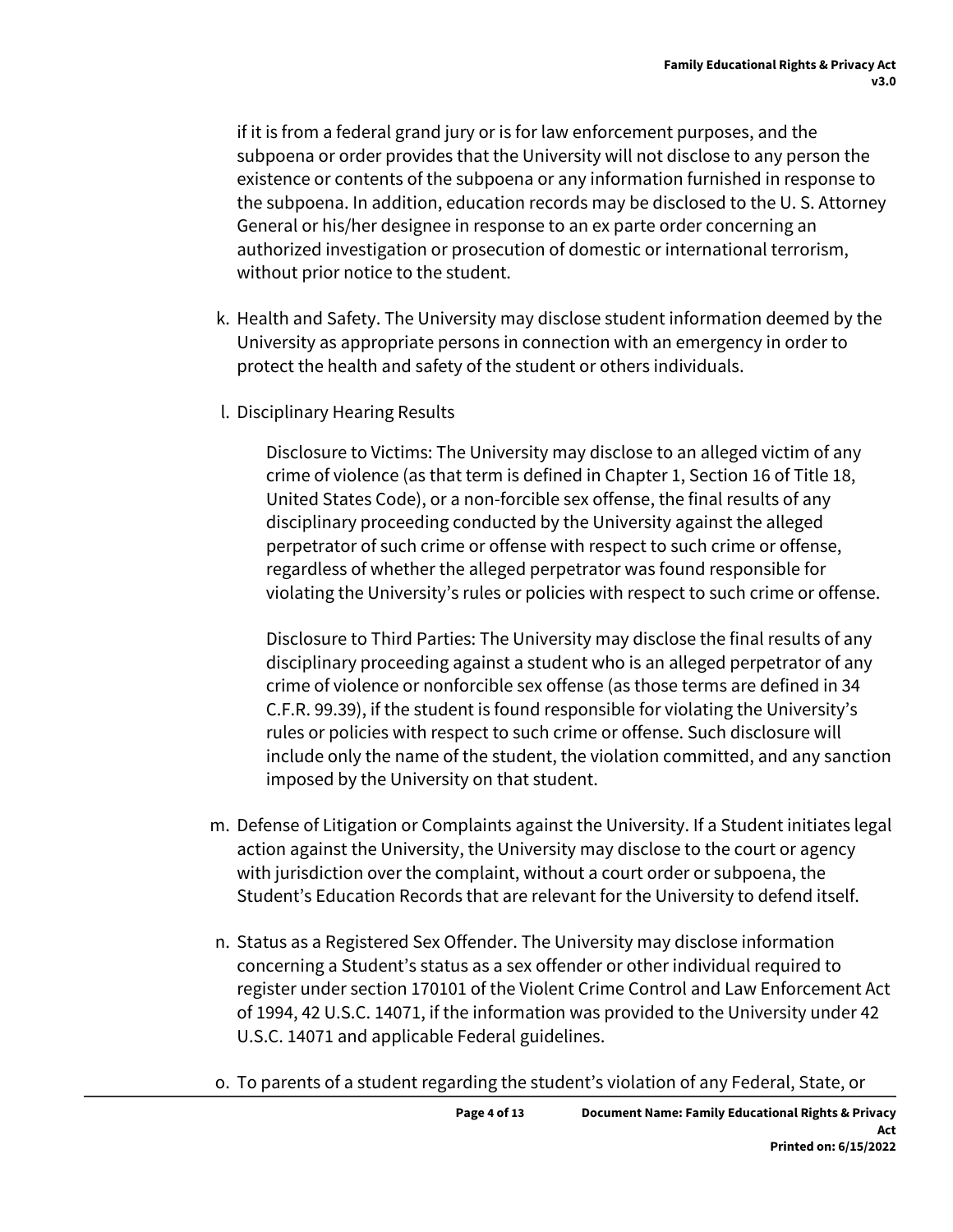local law, or of any rule or policy of the school, governing the use or possession of alcohol or a controlled substance if the school determines the student committed a disciplinary violation and the student is under the age of 21.

3. Consent of the Student. The University will release an Education Records to or allow access to those records by a third party if the Student provides a valid Consent capable of verification that it was provided by the Student that permits access by the third party.

## **Disclosure to Students**

- 1. A Student has the right, upon request, to review all materials that are in the student's education records, except:
	- a. Financial information submitted by the Student's parents;
	- b. Confidential letters and recommendations associated with admissions, employment or job placement, or honors, to which the Student has waived rights of inspection and review or which were made part of the Student's Education Records prior to January 1975, provided those letters were collected under established policiesof confidentiality and were used only for the purposes for which they were collected;
	- c. Education records containing information about more than one Student, in which case, the University will permit access only to that part of the record that pertains to the inquiring student; and
	- d. Records that are subject to an attorney-client privilege which belongs to the University.
- 2. Process for Students Requesting Access to Their Education Record.
	- a. Students have the right to inspect and review their education records within fortyfive (45) days of the day the University receives a request for access. Students should submit to the Registrar, Dean, Department Chair, or other appropriate official, written requests that identify the record(s) they wish to inspect. The University will make arrangements for access and notify the student of the time and

## **Record of Disclosures**

The University will maintain with the Student's Education Records a record for each disclosure request and each disclosure, except disclosures: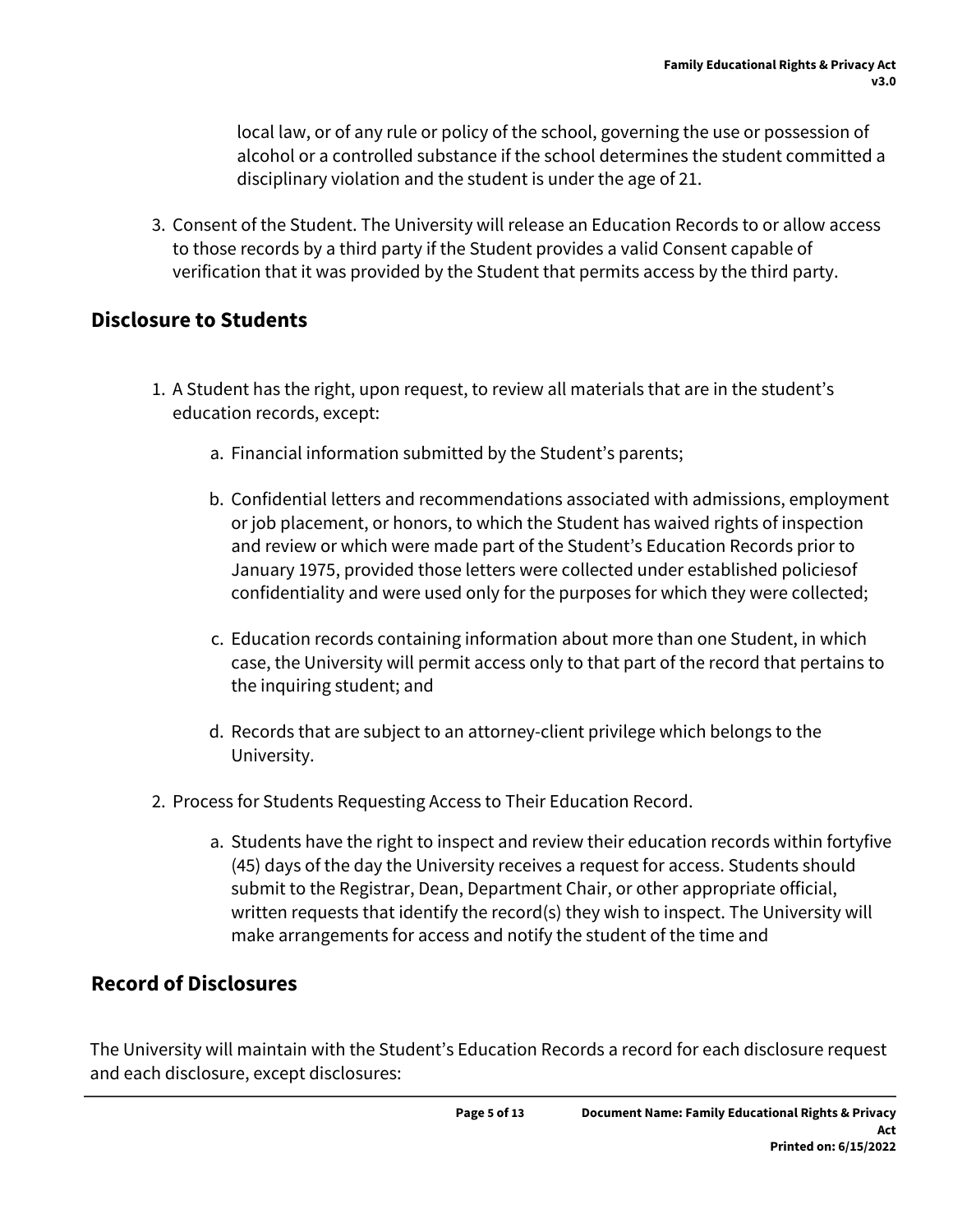- a. To the Student;
- b. Pursuant to the written consent of the Student;
- c. Pursuant to the exception for University officials with a Legitimate Educational Interest;
- d. Pursuant to a law enforcement subpoena and the issuing court or other issuing agency has ordered that the existence or the contents of the subpoena or the information furnished in response to the subpoena not be disclosed or the order is concerning an authorized investigation or prosecution of domestic or international terrorism; or
- e. Of directory information.

#### **Request to Amend Records**

A Student who believes that an Education Record maintained about the Student is inaccurate, misleading, or otherwise in violation of the student's privacy rights under FERPA, may request amendment of the record. However, substantive judgment of a faculty member about a student's work, expressed in grades and/or evaluations, is not within the purview of this right.

### **Complaints**

The right to file a complaint with the U.S. Department of Education concerning alleged failures by the University to comply with the requirements of FERPA. The name and address of the Office that administers FERPA is: Family Policy Compliance Office, U.S. Department of Education, 400 Maryland Avenue, SW., Washington, D.C. 20202-8520. Questions regarding Student Rights under FERPA may be directed to the Registrar.

#### **Parental Access to Student Records**

With the exception of disclosures permitted by FERPA, education records will not be released without the prior consent of the student. Parents or guardians who would like to receive grade reports or access to other protected education records should request that their student sign a Student Consent to Release Educational Records form (available [online](https://www.trinity.edu/directory/departments-offices/registrar/forms) or in the Office of the Registrar). If this form is completed, parents may receive grade reports and other information, but a separate written request from the parent or guardian is required each time. Although certain exceptions apply under

#### **Appendix A - Notice of Student Rights under FERPA and Notice Concerning**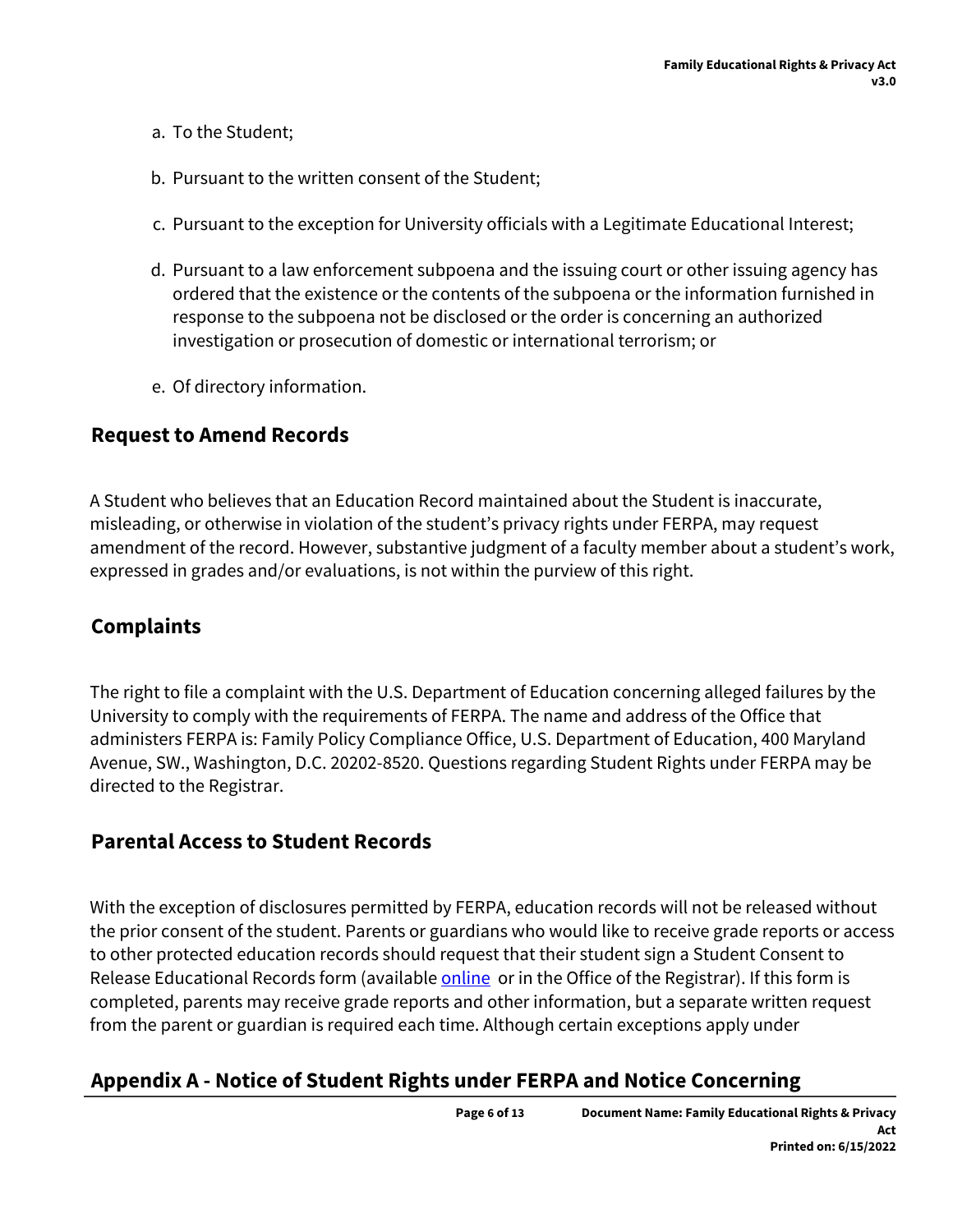## **Directory Information**

a. Notice of Student Rights under FERPA

The Family Educational Rights and Privacy Act (FERPA), a federal law, affords students certain rights with respect to their education records. (An "eligible student" under FERPA is a student who is 18 years of age or older or who attends a postsecondary institution.) These rights include:

1. The Right to Inspect and Review the Student's Education Records.

2. The Right to request the amendment of the student's education records that the student believes is inaccurate, misleading, or otherwise in violation of the student's privacy rights under FERPA.

3. The right to provide written consent to disclosures of personally identifiable information contained in the student's education records, except to the text that FERPA authorizes a disclosure without consent.

4. The Right to be notified of the student's privacy rights under FERPA.

5. The Right to file a complaint with the U.S. Department of Education concerning alleged failures by the University to comply with the requirements of FERPA by contacting the office that administers FERPA:

Family Policy Compliance Office U.S. Department of Education 400 Maryland Avenue, SW Washington, DC 20202

Exceptions to the Consent Requirement

FERPA permits the disclosure of personally identifiable information (PII) from students' education records without consent of the student if the disclosure meets certain conditions found in § 99.31 of the FERPA regulations. Except for disclosures to University Officials, disclosures related to some judicial orders or lawfully issued subpoenas, disclosures of directory information and disclosures to the student, §99.32 of FERPA regulations requires the institution to record the disclosure. Eligible students have a right to inspect and review the record of disclosures.

The University Official Exception permits disclosure without consent when disclosure is to University officials with legitimate educational interests. A University Official is: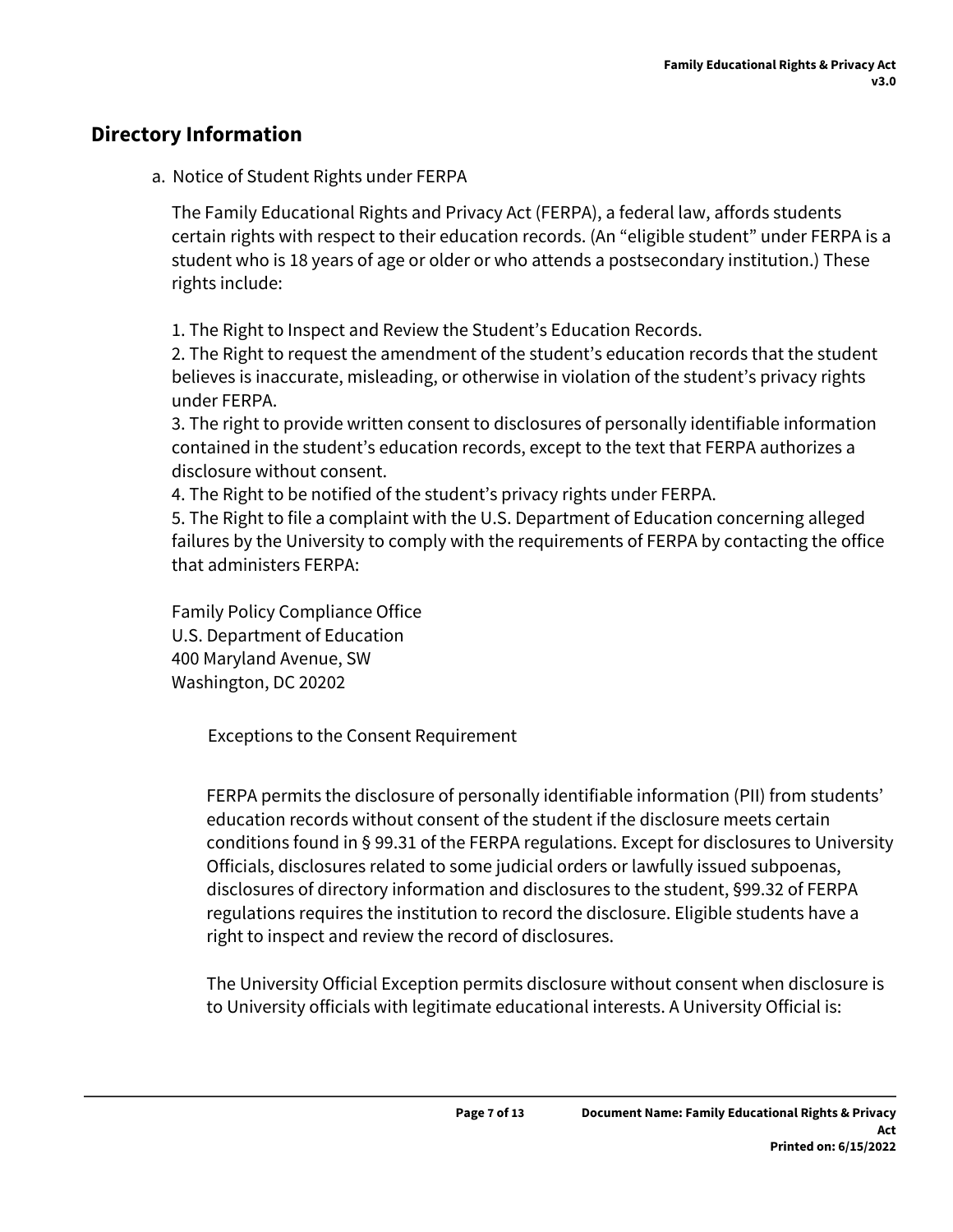- any person employed by the University in an administrative, supervisory, academic, or support staff position, including law enforcement unit and health staff;
- a person or company with whom the University has a contract to provide services on behalf of the University or an affiliation (such as a System attorney or auditor, or a clinical facility where a student is participating in an internship) for the provision of services;
- a person employed by Trinity University Administration; or another person assisting another University Official in performing his or her tasks (such as a System attorney or auditor, or a clinical facility where a student is participating in an internship).

A University Official has a "legitimate educational interest" in an education record if that person or contractor requires access an education record in order to fulfill his or her official duties on behalf of the University

The University may also disclose PII from a student's education records without obtaining prior written consent of the student in the following situations as permitted by FERPA:

- To officials of another school in which a student seeks or intends to enroll or is already enrolled if the disclosure relates to purposes of enrollment or transfer.
- To the Comptroller General of the United States, the Attorney General of the United States, the United States Secretary of Education, and other state and local educational authorities who are authorized by law to audit and evaluate Federal or State supported education programs, or to enforce Federal law which relates to such education programs may access an Education Record as required for the audit, evaluation or enforcement purpose, or their authorized representatives.
- To organizations conducting studies for or on behalf of the school to: develop, validate, or administer predictive testing; administer student aid programs; or improve instruction.
- To accrediting organizations to carry out accrediting functions.
- To parents of an eligible student if the student is a dependent for IRS tax purposes and the student has notified the University that the student agrees to the release of his/her education records under this exception.
- To comply with a judicial order or lawfully issued subpoena.
- To appropriate individuals in connection with a health or safety emergency.
- b. Notice Concerning Directory Information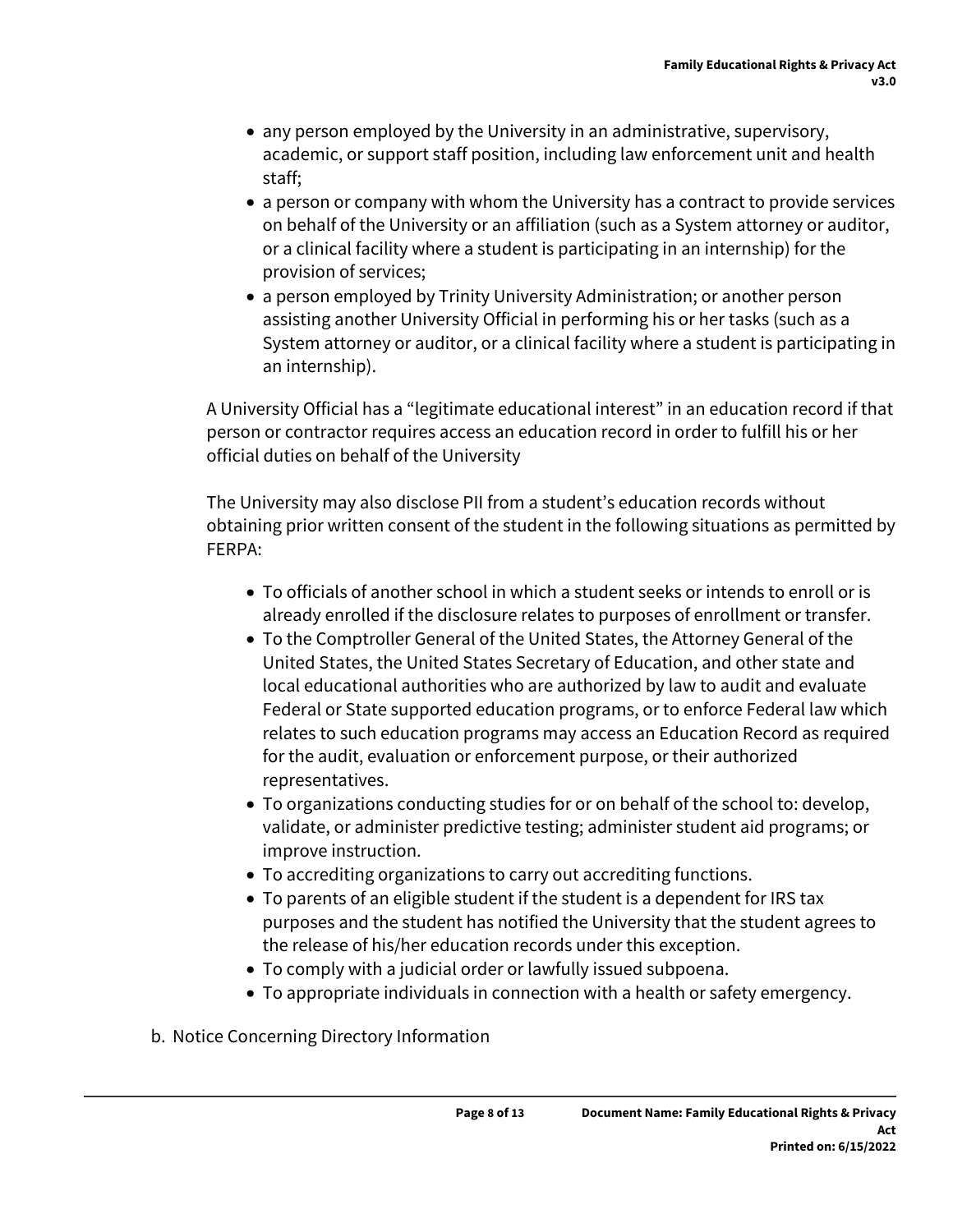As described in the Notice of Student Rights under FERPA, above, the University, with certain exceptions, is required to written consent from a student prior to publishing or disclosing of personally identifiable information from student education records. However, the University may publish or publicly disclose the information listed below as "directory information" without the student's consent, unless the student has notified the University, using the process described below, that the student wishes to opt out of such disclosures.

The following information about a Student has been designated by University as Directory Information:

- Student name:
- Trinity ID number;
- Local, permanent and temporary addresses;
- Telephone numbers;
- Electronic mail address;
- Date and place of birth;
- Photograph;
- Video of participation in University activities or events;
- Major/minor field(s) of study;
- Class schedule;
- Dates of attendance;
- Previous educational institutions attended;
- Degrees and awards received;
- Enrollment status;
- Participation in officially recognized activities and sports; and
- Height and weight of members of athletic teams.

The University will consider your Directory Information to be publicly available unless you affirmatively opt out of the Directory Information exception. If you do not want the University to disclose directory information from your education records without your prior written consent, you must opt out by submitting a written request to the Office of the Registrar.

Directory information may appear in public documents and may otherwise be disclosed under the Directory Exception unless the opt out request is received, as applicable, within the first thirty (30) days of the fall semester. If no request is filed, directory information may be released.

A request to opt out of the release of Directory Information about you will remain in place until you affirmatively rescind it. Upon graduation or termination of your enrollment for any reason, the directory information selection in place at that time will remain in place unless you notify the University. A request to opt out of the Directory Information exception does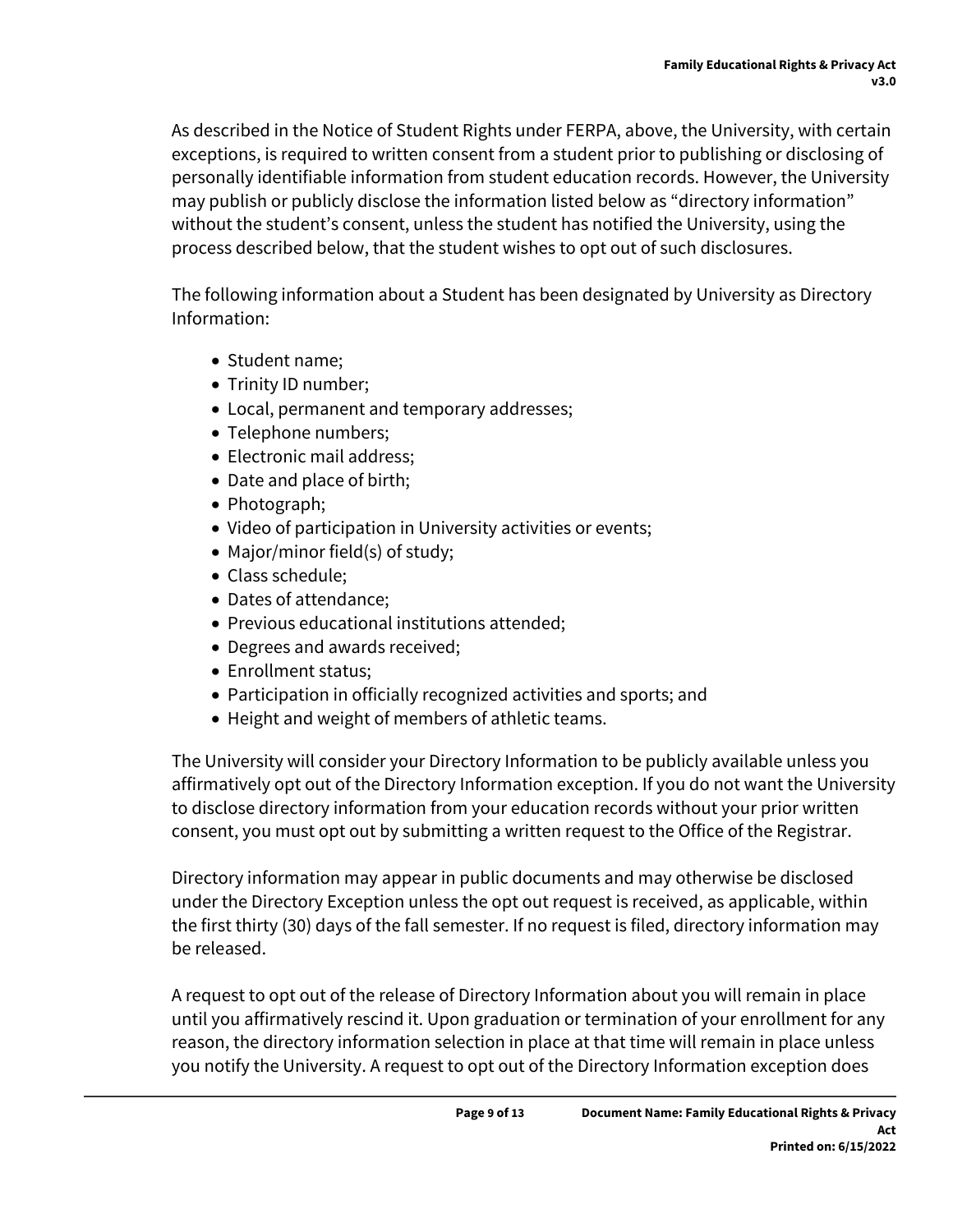not affect the University's ability to disclose information from your education records under another exception permitted by FERPA.

# *Terms & Definitions*

| <b>Terms and Definitions:</b> |  |  |  |  |  |
|-------------------------------|--|--|--|--|--|
|                               |  |  |  |  |  |

| Term:                    | <b>Definition:</b>                                                                                                                                                                                                                                                                                                                                                                                                                                      |  |  |
|--------------------------|---------------------------------------------------------------------------------------------------------------------------------------------------------------------------------------------------------------------------------------------------------------------------------------------------------------------------------------------------------------------------------------------------------------------------------------------------------|--|--|
| <b>Annual Notice</b>     | The notices that Trinity University will provide each Student in attendance<br>at the University at least annually of their rights pursuant to FERPA and the<br>procedures for exercising their rights; information about the Directory<br>Information Exception and the process by which a Student may elect to opt<br>out of the Student's Directory Information under that exception. The Annual<br>Notice is attached as Appendix A to this policy. |  |  |
| Consent                  | Written or electronic consent, signed by the Student or otherwise verified<br>by the Student if electronic, that is dated and specifies the specific records<br>to be disclosed, the party to whom the recordsare to be disclosed, and the<br>purpose of the disclosure.                                                                                                                                                                                |  |  |
| De-identified<br>Record  | An Education Record that has been stripped of all identifiers and/or<br>aggregated such that it is not possible to re-identify an individual who is the<br>subject of the record. An Education Record that has been de-identified is no<br>longer an Education Record and is not subject to this policy or FERPA.                                                                                                                                       |  |  |
| Directory<br>Information | Information in a Student's Education Record that would not generally be<br>considered harmful or an invasion of privacy if disclosed. The following<br>information has been designated by the University as Directory<br>Information:                                                                                                                                                                                                                   |  |  |
|                          | • Student name<br>• Trinity ID number<br>• Local, permanent and temporary addresses<br>• Telephone numbers<br>• Electronic mail address<br>• Date and plate of birth<br>• photograph<br>• Video of participation in University activities and events<br>• Major/minor field(s) of study<br>• Class schedule<br>• Dates of attendance<br>• Previous educational institutions attended<br>• Degrees and awards received                                   |  |  |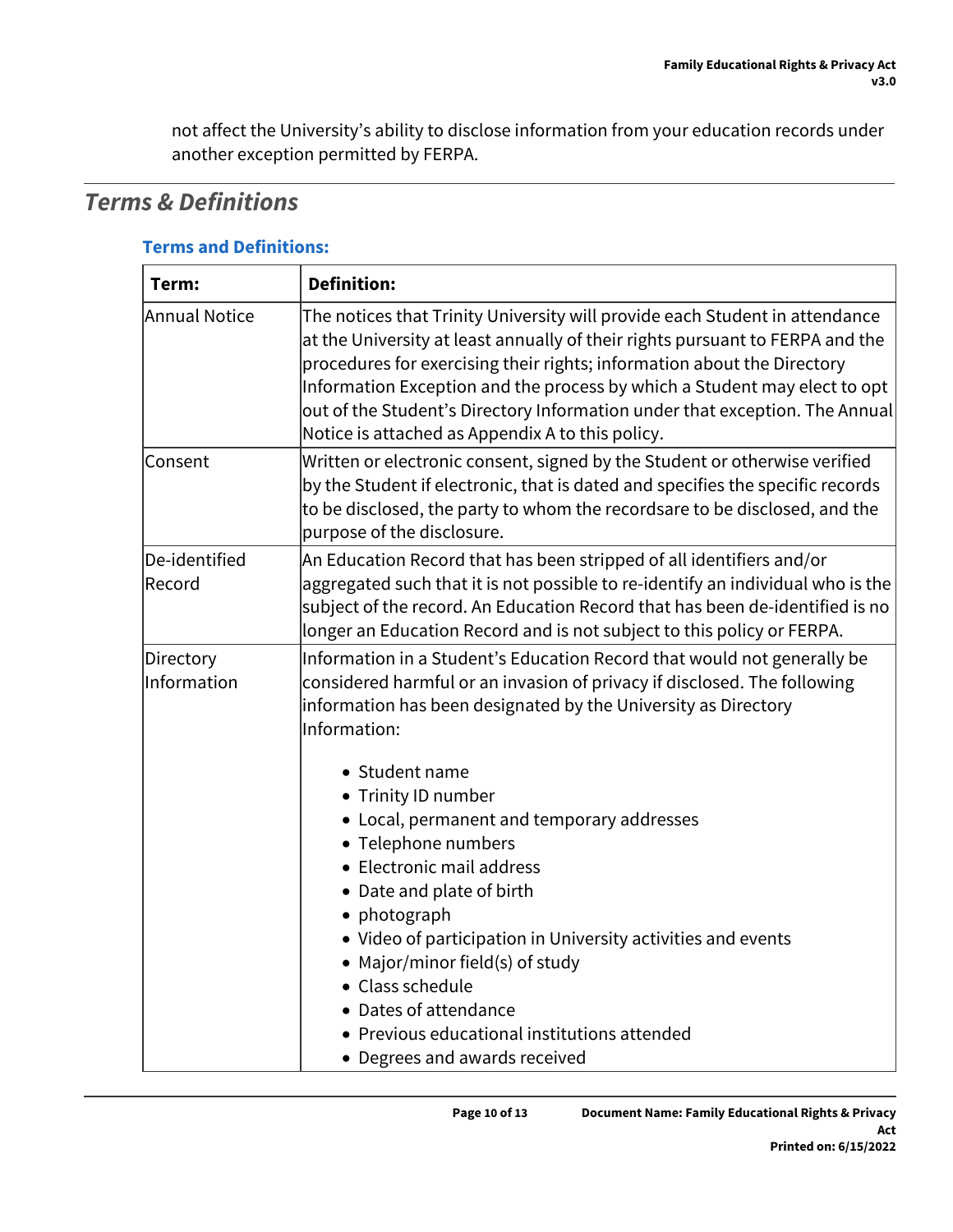| Term:                                     | <b>Definition:</b>                                                                                                                                                                                                                                                                                                                                                                                                                                                                                                                                                                                                                                                                                                                                                                                                                 |
|-------------------------------------------|------------------------------------------------------------------------------------------------------------------------------------------------------------------------------------------------------------------------------------------------------------------------------------------------------------------------------------------------------------------------------------------------------------------------------------------------------------------------------------------------------------------------------------------------------------------------------------------------------------------------------------------------------------------------------------------------------------------------------------------------------------------------------------------------------------------------------------|
|                                           | • Enrollment status<br>• Participation in officially recognized activities and sports<br>• Height and weight of members of athletic teams                                                                                                                                                                                                                                                                                                                                                                                                                                                                                                                                                                                                                                                                                          |
|                                           | A student may request in writing that directory information be withheld.<br>This option may be exercised by filing a written request to the Office of the<br>Registrar; please note that such requests are binding for all information to<br>all parties other than for those exceptions allowed under the Act. Students<br>should consider all aspects of a Directory Hold prior to filing such a request.<br>The request will remain in effect until revoked by the student. The student's<br>name, addresses, telephone numbers, and e-mail address may be<br>published in the Faculty, Staff and Student Directory if the Registrar has not<br>received a request to withhold the information within the first 30 days of<br>the fall semester. If no request is filed, directory information may be<br>released upon inquiry. |
| <b>Education Records</b>                  | Records directly related to a Student that are maintained by or on behalf of<br>the University. Education records do not include:                                                                                                                                                                                                                                                                                                                                                                                                                                                                                                                                                                                                                                                                                                  |
|                                           | • Records of instructional, administrative, and educational personnel<br>that are: in the sole possession of the maker (i.e. file notes of<br>conversations); used only as a personal memory aid; not intended to<br>be accessible or revealed to any individual except, in the case of an<br>instructor, a temporary substitute;<br>• Law enforcement records of the University campus police;<br>• Medical records and mental health records, including counseling<br>records created, maintained, and used only in connection with<br>provision of medical treatment or mental health treatment or<br>counseling to the student, that are not disclosed to anyone other<br>than the treatment facility.<br>Employment records unrelated to the student's status as a student;<br>or<br>· Alumni records.                        |
| Personally<br>Identifiable<br>Information | Information obtained from or contained in an Education Record that may<br>be alone, or in combination with other information known to or available to<br>the requestor, or that would permit the requestor or a member of the<br>University community with reasonable knowledge, to identify a Student or<br>another Student. Unless the context of this policy indicated otherwise, a<br>reference to an Education Records includes Personally Identifiable                                                                                                                                                                                                                                                                                                                                                                       |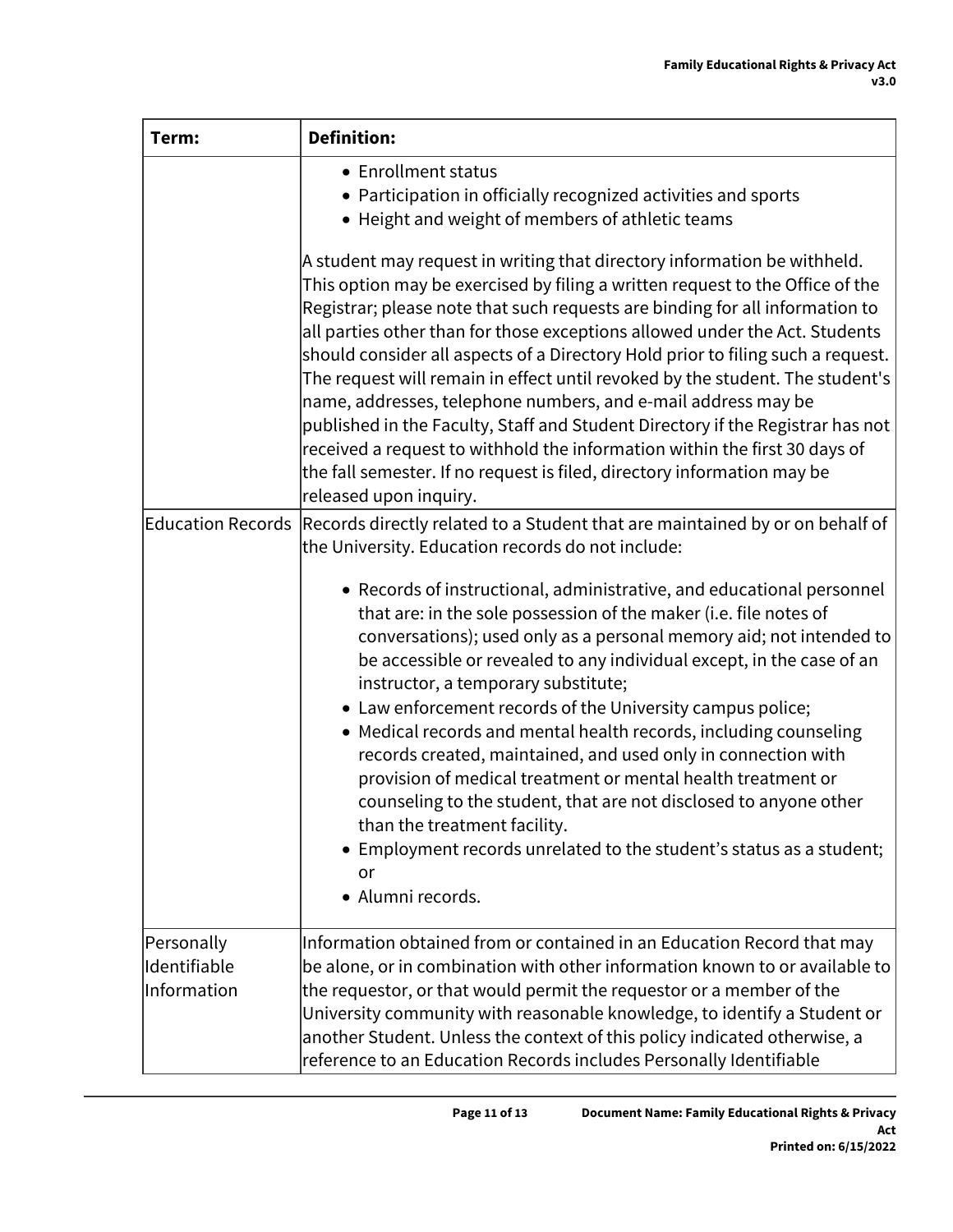| Term:                                                               | <b>Definition:</b>                                                                                                                                                                                                                                                                                                                                                                                                                                                                                                                      |
|---------------------------------------------------------------------|-----------------------------------------------------------------------------------------------------------------------------------------------------------------------------------------------------------------------------------------------------------------------------------------------------------------------------------------------------------------------------------------------------------------------------------------------------------------------------------------------------------------------------------------|
|                                                                     | Information contained in or obtained from an Education Record.                                                                                                                                                                                                                                                                                                                                                                                                                                                                          |
| Student                                                             | An individual, regardless of age, who is or who has been in attendance at<br>University. It does not include persons who have been admitted but did not<br>attend University. For the purposes of this policy "Attendance" includes<br>attendance in person, or by correspondence or on-line or distance learning<br>and the period during which a person is working in a position that requires<br>student status, such as a under a work study program position.                                                                      |
| University Official<br>with a Legitimate<br>Educational<br>Interest | Any person employed by the University in an administrative, supervisory,<br>academic, or support staff position, including law enforcement and health<br>staff; a person or company with whom the University has a contract or<br>affiliation; or a person assisting another University Official in performing<br>his/her tasks (such as a volunteer or committee member), if that person or<br>contractor requires access to an Education Record in order to fulfill his/her<br>official responsibilities on behalf of the University. |